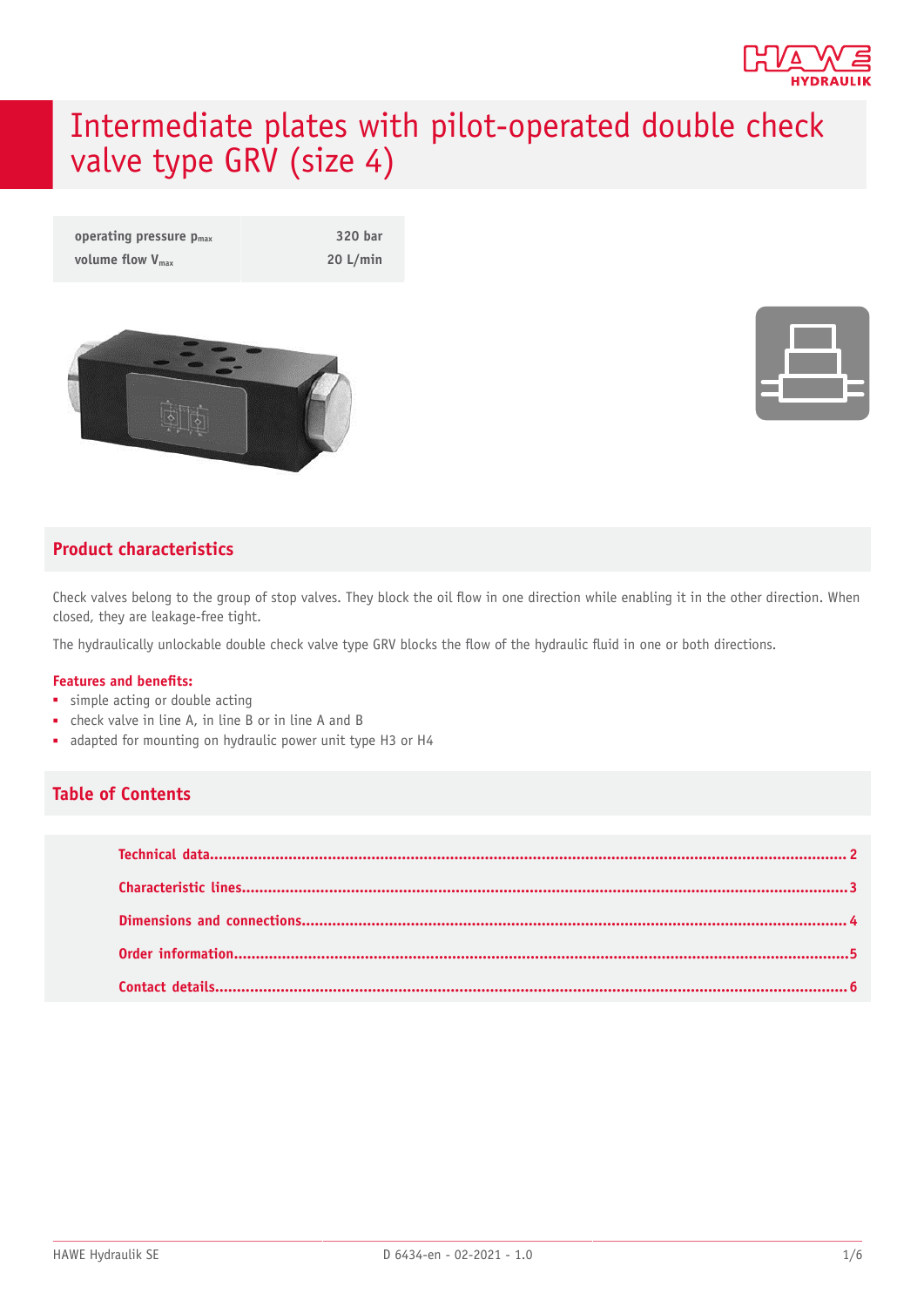

# <span id="page-1-0"></span>**Technical data**

#### **General**

| type                | seated valve               |
|---------------------|----------------------------|
| design              | intermediate plate valve   |
| weight              | $0.7$ kg                   |
| ambient temperature | $-30$ to $+50$ °C          |
| mounting position   | arbitrary                  |
| connection size     | ISO 4401-02-01-0-05 (NG04) |

### **Hydraulic parameters**

Hydraulic fluid: mineral oil according to DIN 51524, other media on request

| max. operating pressure         | 320 bar                                 |
|---------------------------------|-----------------------------------------|
| max, volume flow                | 20 L/min                                |
| hydraulic fluid temperature     | $-25$ to $+70$ °C                       |
| viscosity                       | 10-600 mm <sup>2</sup> /s               |
| permissible degree of pollution | max. class 22/19/16 according ISO 4406  |
| filter recommendation           | filter retention rate $\beta_{25} > 75$ |
| progression ratio               | 1:3                                     |
| opening pressure                | min. 1 bar                              |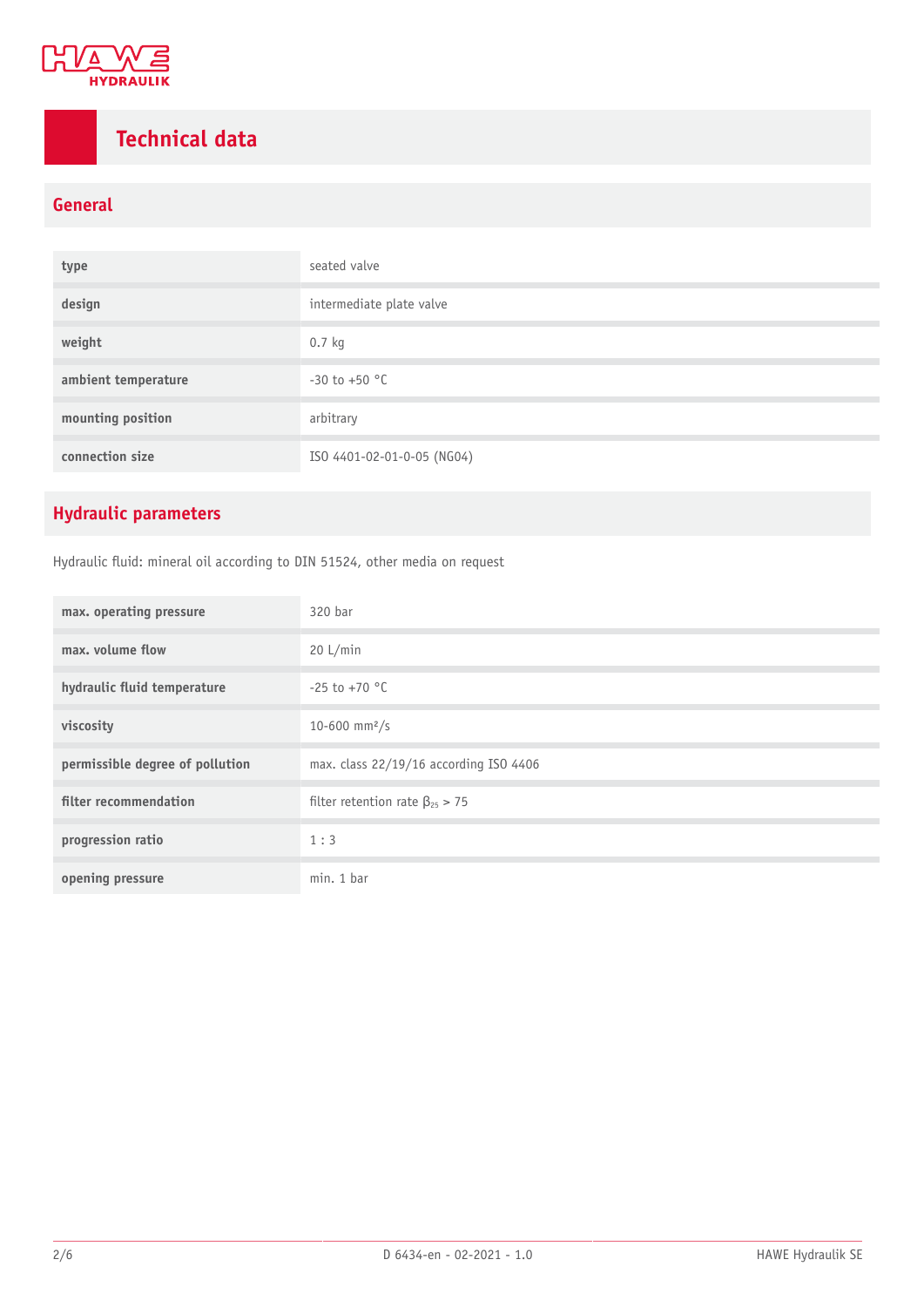

### <span id="page-2-0"></span>**Characteristic lines**



measured at +50 °C temperature of hydraulic fluid, viscosity 35 mm<sup>2</sup>/s, tolerance ±5 %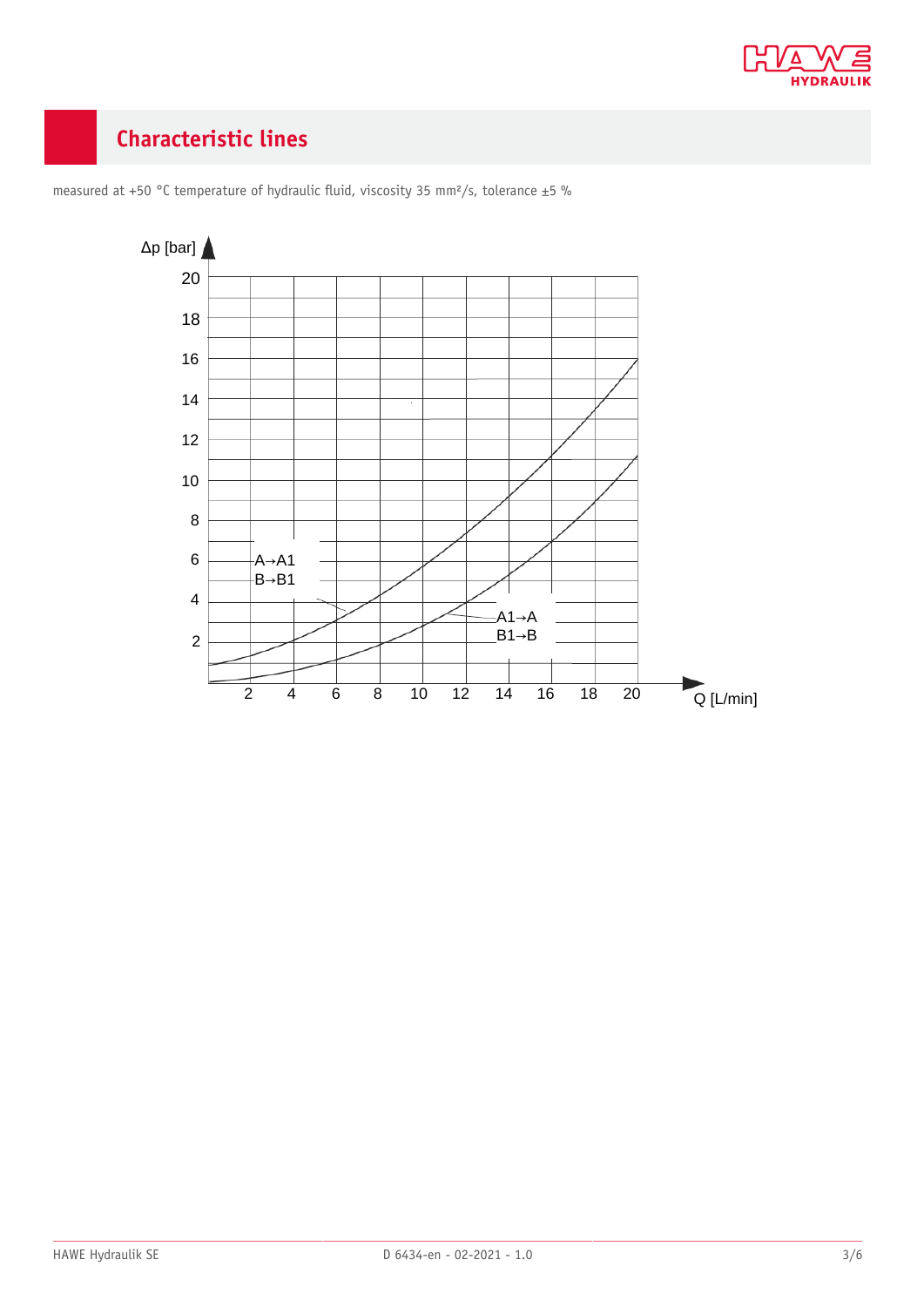

### <span id="page-3-0"></span>**Dimensions and connections**

Dimensions are given in mm.





4 rectangular O-rings 7.65 x 1.68 are included in the delivery.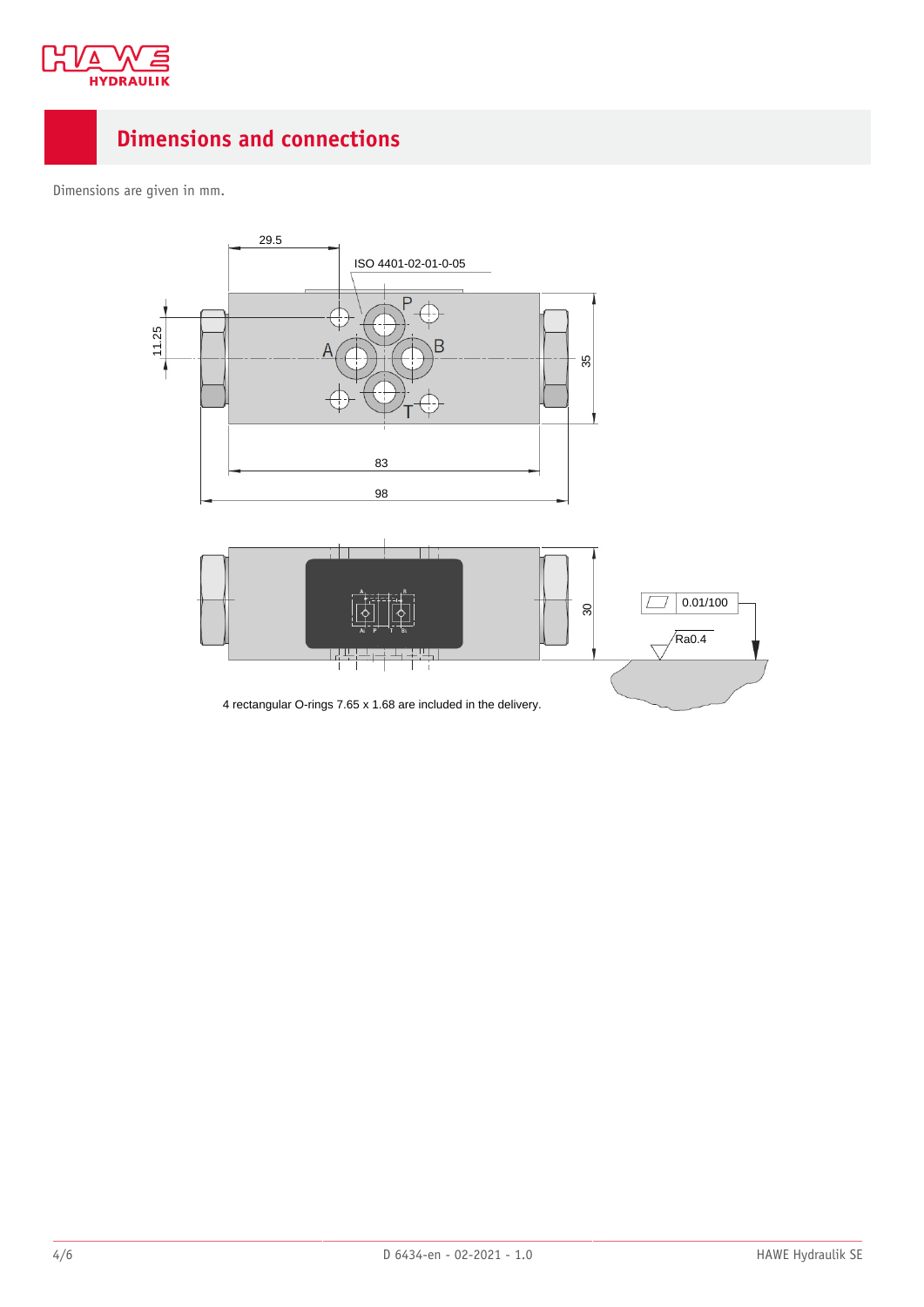

# <span id="page-4-0"></span>**Order information**

#### **Type code**